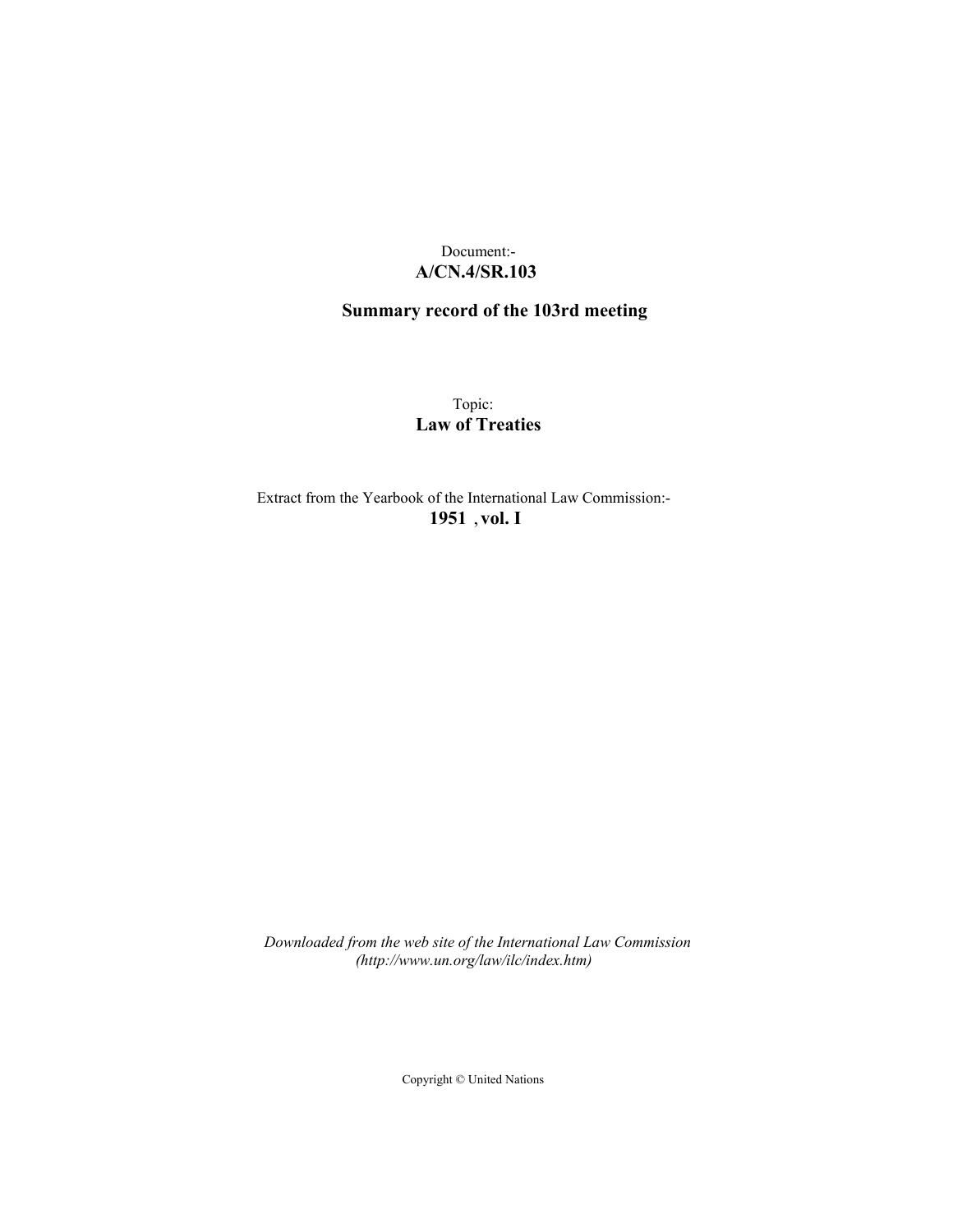*Page*

## 103rd MEETING

*Thursday, 14 June 1951, at 9.45 a.m.*

#### **CONTENTS**

| Law of treaties: General Assembly resolution 478 (V) of         |     |
|-----------------------------------------------------------------|-----|
| 16 November 1950 : Reservations to multilateral conventions     |     |
| (item 4 (b) of the agenda) $(A/CN.4/L.18)$ ( <i>continued</i> ) |     |
| Discussion of Mr. Brierly's draft report (continued) 177        |     |
| Paragraph 12 [22] (resumed from the 102nd meeting).             | 177 |
| Paragraph 15 [25] (resumed from the 102nd meeting).             | 185 |

### *Chairman:* Mr. James L. BRIERLY *Rapporteur:* Mr. Roberto CORDOVA

#### *Present:*

*Members:* Mr. Ricardo J. ALFARO, Mr. Gilberto AMADO, Mr. J. P. A. FRANCOIS, Mr. Shuhsi Hsu, Mr. Manley O. HUDSON, Mr. Faris EL KHOURY, Mr. A. E. F. SANDSTRÖM, Mr. Georges SCELLE, Mr. Jean SPIROPOULOS, Mr. Jesús María YEPES.

*Secretariat:* Jr. Ivan KERNO, Assistant Secretary-General in charge of the Legal Department; Mr. Yuen-li LIANG, Director of the Division for the Development and Codification of International Law, and Secretary to the Commission.

### **Law of treaties: General Assembly resolution 478 (V) of 16 November 1950: Reservations to multilateral con**ventions (item  $4(b)$  of the agenda)  $(A/CN, 4/L, 18)$ *(continued)*

DISCUSSION OF Mr. BRIERLY'S DRAFT REPORT (A/CN.4/L.18)<sup>1</sup>  *(continued)*

PARAGRAPH 12 *(paragraph 22 of the* " *Report* ") (resumed from the preceding meeting)

1. The CHAIRMAN, speaking as Special Rapporteur, submitted the following text to replace paragraph 12 of the draft report:

" The members of the Organization of American States are in a special position. Their common historical traditions and their close cultural links with one another have no counterpart in the relations of the general body of States, and a procedure which is suited to their special needs is not necessarily the most appropriate for application to multilateral conventions in general. The Pan-American Union procedure, as described in paragraph 10, is well designed to secure the ratification of multilateral conventions by as many States as possible, and in some multilateral conventions this may well be the most important consideration. When this is the case it is always possible for States to adopt this procedure by inserting a suitable provision to this effect in the convention. But there are other multilateral conventions where the integrity and uniform application of the convention is a more important consideration than its universality, and the Commission believes that

this is especially likely to be the case with conventions drawn up under the auspices of the United Nations. These conventions are often of a law-making type in which each State accepts limitations on its own freedom of action on the understanding that the other participating States will accept the same limitations on a basis of equality. The Commission therefore does not recommend that the Pan-American procedure should be adopted as the procedure to be followed generally when the parties have themselves failed to indicate their intentions."

2. Mr. HSU supported the new draft, which did away with all the difficulties. The second sentence was exactly what the Commission had had in mind in referring to the regional character of the Organization of American States; it was not necessary to speak of regions, and it was even preferable to avoid doing so. The Balkans, for example, were only part of a region, and were the seat of continual conflicts.

3. Later in the new draft it was said: " But there are other multilateral conventions where the integrity and uniform application of the convention is a more important consideration than its universality"; that expressed exactly what the report brought out. The penultimate sentence was also very clear. With the changes which had been made, the paragraph was now perfect.

4. It was most satisfactory that the Rapporteur had been able to draft such a paragraph, for paragraph 12 was one of the most important in the report. It might be necessary to bear in mind that paragraph 13 of the draft report  $(A/CN.4/L.18)$  would be scrutinized by seven judges of the International Court of Justice, but paragraph 12 would be scrutinized just as keenly by twenty-one sovereign States.

5. Mr. SCELLE also expressed his unqualified support for the drafting of paragraph 12. He felt some hesitation however, about the word " special " in the first sentence. Any group of States was in fact in the same position, and the same considerations could apply to the Arab League. He wondered if there was any point in giving a special place to the Pan-American Union, since in fact the Organization of American States had no special characteristics. It was one system and it was the one into which the American States freely entered, but it was not the only system that could be conceived. He would like to hear the views of the Chairman and of the Commission as to whether a continental or regional organization had any special features. He would not wish the Pan-American system to be regarded as well-suited to the Pan-American Union only, as it might also suit other organizations.

6. He proposed that before the words " are in a special position: " the following words be inserted " and the same may apply to any other regional or continental organization."

7. He approved the redraft, which was otherwise excellent, particularly the passage relating to conventions of a law-making type. He did not ask the Commission to define what it meant by conventions of a law-making type, but proposed that it say that such conventions are always " of a law-making type.

<sup>&</sup>lt;sup>1</sup> See summary record of the 101st meeting, footnote 1.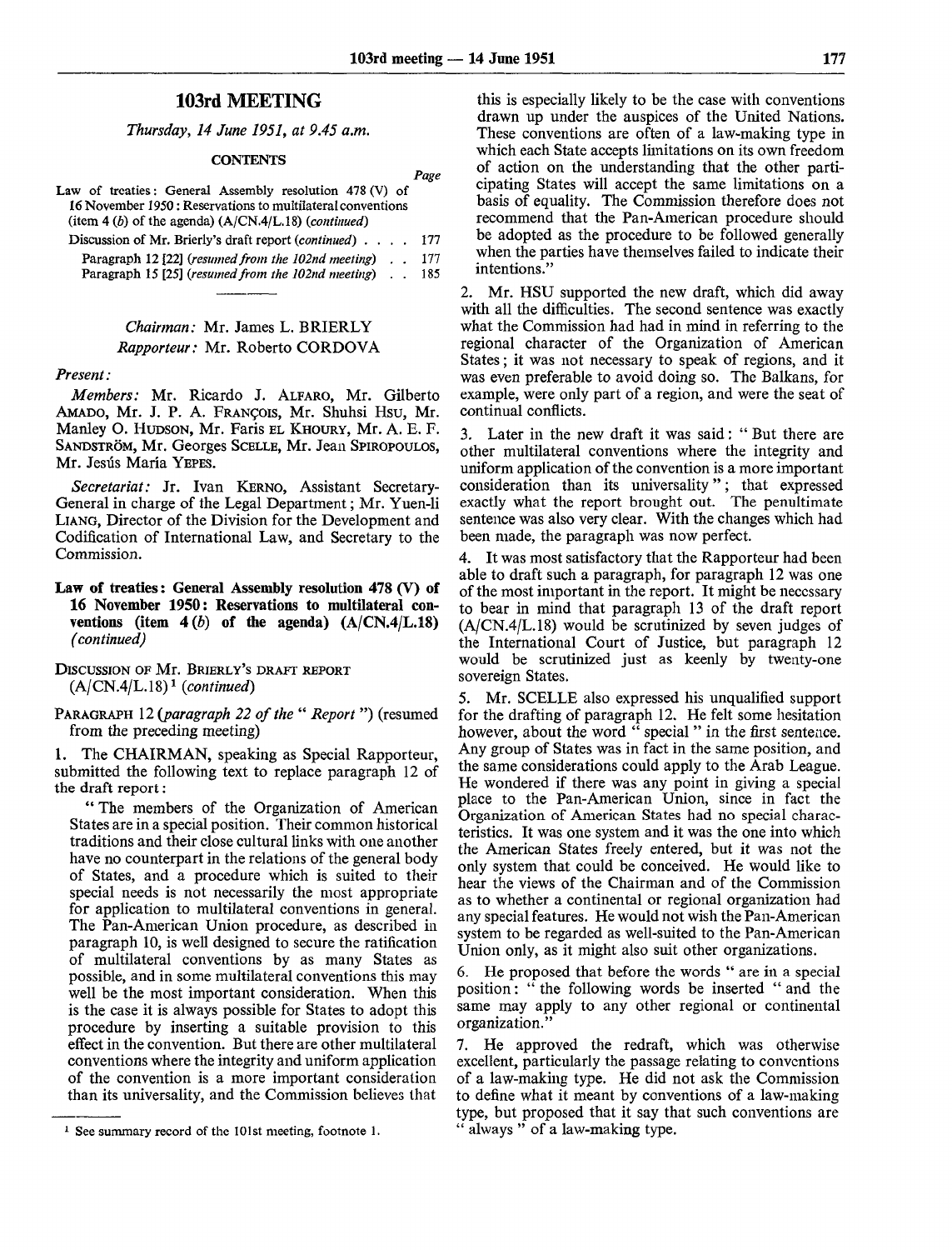8. Mr. YEPES thanked the Special Rapporteur for having taken into account certain criticisms he had made of the first draft relating to the procedure used by the Organization of American States in respect of reservations. However, he feared that the redraft was not satisfactory.

9. If the various statements were considered separately, they were true. The second sentence expressed an absolute truth, but the conclusions drawn from it were feeble in the extreme; it was said that the procedure used by the American States would not be suited to a world organization. He believed that a system of individual exceptions presented far greater difficulties in a group united by historical ties than in a loosely-knit organization like the United Nations. If a method such as that used by the Pan-American Union had proved itself adaptable to a regional organization, it was *a fortiori* adaptable to an organization which would put less strain upon it.

10. It had been said that the conventions to which the Pan-American method applied were very different from those concluded under United Nations auspices. In point of fact the former were much more markedly law-making than the latter. Leaving the United Nations Charter aside, he defied anyone to find in the history of the League of Nations, or of the United Nations, a convention which went further than the Charter of American States. He would refer also to the Bogota Pact of 1948 and the Rio de Janeiro Treaty of 1947, the latter of which was an extremely important law-making convention, which had served as a basis for the North Atlantic Treaty. The two arguments invoked in paragraph 12, namely, the close cultural links between countries of Latin America and the difference in character between conventions drawn up under United Nations auspices and conventions drawn up by the Pan-American Union, recoiled against the main thesis of the report. If the Pan-American procedure was suited to a close association of States, it would be even better suited to the United Nations.

11. The question had become somewhat distasteful to him as he had had to adopt a combative attitude which he did not like. The view seemed to be held, however, that the only satisfactory method was that envisaged in the biassed report presented to the General Assembly by the Secretary-General,<sup>2</sup> which was a piece of *pro domo* pleading designed to show that there was only one procedure for reservations.

12. It had been said that the Pan-American method was unacceptable, but it was as well founded in law as the other, and it was moreover the least bad — he used that term because all reservations were bad in themselves — in that it facilitated the ratification of conventions and their entry into force.

13. In his statement, he was merely trying to provide information; he was not advocating one particular system because it made reservations easier. The ideal system would be to do away with reservations altogether, but that was impossible because they were a necessary evil.

14. The two methods pre-supposed the absolute necessity

15. The American States could not accept the method used by the League of Nations and the United Nations, for all that the Secretary-General had given an enthusiastic description of it. Although the effect of reservations *vis-a-vis* the contracting parties as a whole was the same in the two methods, there were differences between them which militated in favour of the Pan-American system. In the first place there was a difference of procedure. Under the League of Nations system, the depositary of a multilateral convention could not accept deposit of a ratification subject to reservation, unless he had the prior agreement of the other parties. Under the Pan-American method, the depositary entered into communication with the State which had formulated the reservation, whose comments it transmitted to the other interested States; if subsequently the State which had ratified subject to reservation still maintained that reservation, the depositary accepted deposit of the ratification coupled with the reservation, and the State in question became a party to the convention.

16. There was clearly a world of difference between that system, the League of Nations system and the Russian system, under which the depositary was bound to accept the reservation without transmitting it to the other States and without entering into further communication with the State in question. In America, the depositary received the reservation but pointed out to the State that was formulating it that it might perhaps prejudice the implementation of the convention etc. Then, even if the State in question still maintained its point of view, the reservation was deposited and the State was not excluded from the convention as it was under the League of Nations method. The consequences were therefore different.

17. The fundamental difference between those systems was that under the Pan-American system the State which formulated a reservation became a party to the convention regardless of any objections made to its reservation. The only States affected were the State which made the reservation and the State which lodged an objection to it. If, for example. Colombia objected to a reservation made by Brazil, that did not mean that Brazil would be excluded from the convention. It was only relations between Brazil and Colombia that would be affected. In that way the door was left wide open for the ratification of treaties.

of reservations being tacitly or expressly accepted by the other Parties to a treaty in order for those reservations to have effect so far as those Parties were concerned, and on that point there was no difference between them. He hoped that that satisfied Mr. Scelle in that respect; in his memorandum on reservations to multilateral conventions  $(A/CN.4/L.14, para. 14, or p. 7 of the English$ mimeographed text), Mr. Scelle stated: " No reservation can take effect after signature, unless of course it is unanimously accepted by all the signatories and parties, in which case it amounts to a modification of the treaty." It would be seen that the American States did not impose upon the other contracting parties the inadmissible obligation to accept reservations; their system differed from the Russian system of reservations which took effect at the wish of a single State, and was, in fact, a condemnation of it.

<sup>2</sup> A/1372.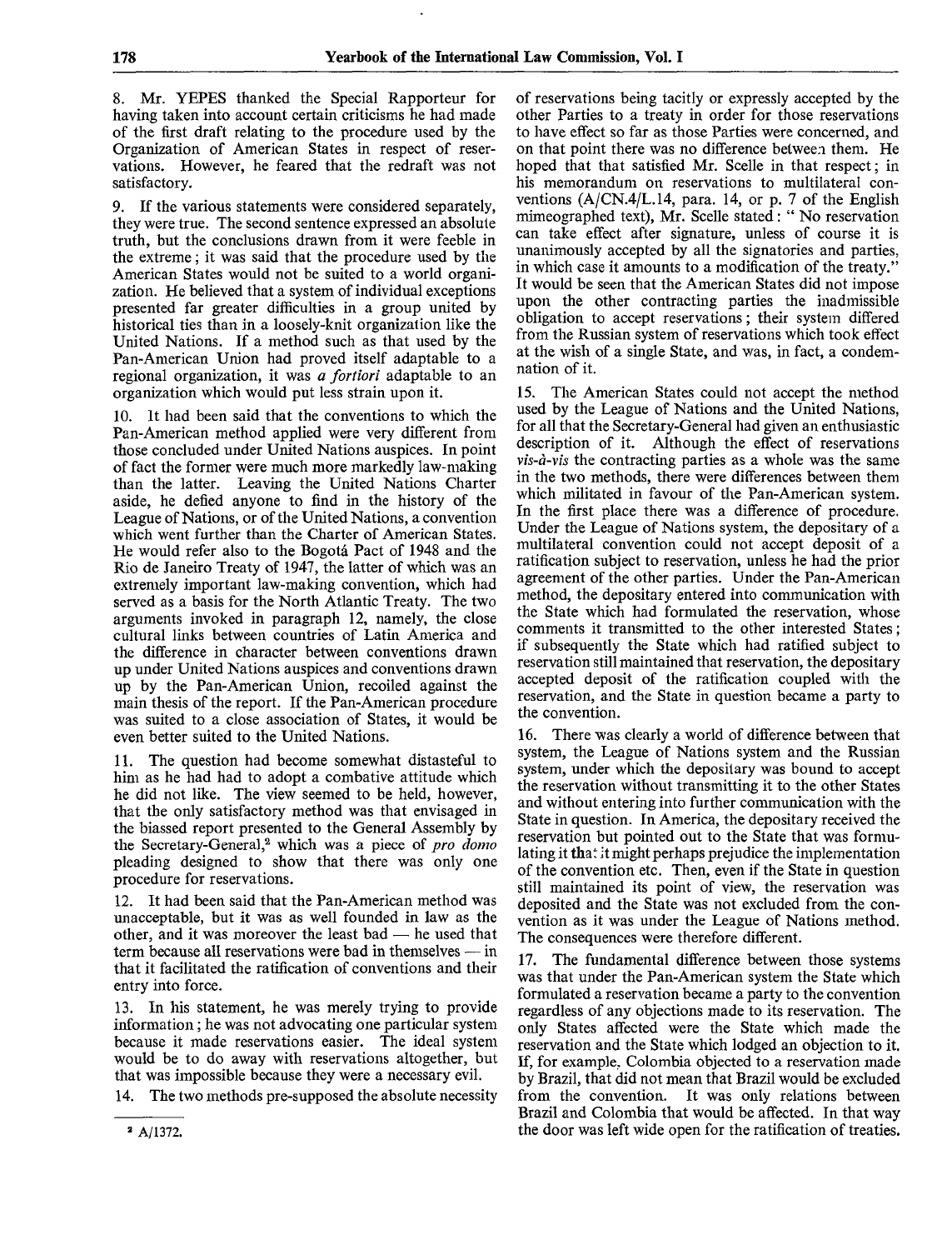Relations between Brazil and France, for example, would not be changed in any way.

18. Under the League of Nations system, on the other hand, if a single State made an objection to a reservation, the State which had made the reservation could not become a party to the convention, and the depositary of the convention could not accept its ratification. Thus the objection of a single State led to another State's being excluded from the benefits of the convention. That was exercise of the right of veto. If a State abused its sovereign powers and, for reasons that it would not or could not avow, opposed a reservation, the State which had made the reservation would be excluded from the convention.

19. Examples from contemporary history would illustrate the juridical grotesqueness of the solution proposed. The Convention relative to the Protection of Civilian Persons in Time of War, signed at Geneva on 12 August 1949, had an enormous importance which there was no need to stress. The United Kingdom delegation had taken a considerable part in drafting the convention—it amounted to a code — but had been obliged to formulate a reservation with regard to article 68. The consequence was that, if a single State objected to that reservation, the United Kingdom would be excluded from the convention. Did that appear just? Was it democratic? In 1947 the Rio de Janeiro Treaty had been signed by all American States, including the United States of America, with the sole exception of Ecuador, which had not signed for reasons of domestic politics, its Government at that time being a *de facto* government. When Ecuador had subsequently signed the treaty subject to a reservation, one State had objected to that reservation. Despite its reservation, Ecuador had entered the system called into existence by the 1947 Treaty, and was now a part of that system. That was the way to encourage the conclusion of international conventions which contributed to the progressive development of law. If the United Nations method had been used, Ecuador would have been excluded from the Treaty merely because one State had objected to it and without that State being called on to give the reasons for its objection. Those two examples brought out clearly the superiority of the Pan-American method over the United Nations method.

He would next show that the Pan-American system represented existing law, which was what the Commission was instructed to codify. The other system did not constitute existing law, but was a product of the imagination. In paragraph 10 of Mr. Brierly's report (A/CN.4/ 41) occurred the following passage: " The second question is whether State practice gives such a clear guide that any rules of law can be said to exist in the matter of reservations. A body of practice can be cited for the rule that if a State or States signatory to a treaty object to a reservation made by another signatory or a State subsequently attempting to become a party, the latter must either withdraw the reservation or refrain from signing or ratifying ". That text did not correspond to legal practice, which was rather in favour of the Pan-American formula. The United Kingdom and Belgian Governments, who were respectively depositaries of the International Telegraph Convention and the International Convention for

the Unification of Certain Rules relating to Bills of Lading, had accepted without objection the reservation which the United States of America had made to each of those Conventions.

21. The Pan-American formula corresponded to the practice of a great number of countries. It was therefore a part of customary law, the binding character of which was indisputable. There were constantly recurring instances of the same kind, and there was the conviction of the States in question that they were exercising a right. The Pan-American formula had therefore both the necessary legal and the necessary practical foundation.

22. Sixty reservations had been made at the Hague Conferences of 1899 and 1907. The Netherlands Government, which was depositary of the conventions drawn up at those Conferences, had received ratifications subject to reservation and had accepted them. It was not therefore legal practice to make a State withdraw a reservation or to have it accepted by the other States.

23. As regards the Convention for the Pacific Settlement of International Disputes, dated 18 October 1907, ten States had deposited their instruments of ratification in 1909, and one of them, the United States, had made an important reservation. The *proces-verbal* of deposit of ratifications, which had been drawn up by the Netherlands Government, the depositary of the Convention, contained the following sentence word for word: " All instruments of ratification are in good and due form ". That meant that the United States reservation did not prevent it from joining the system brought into being by the 1907 Conference. Could it be said that the contrary practice, under which a State had to withdraw its reservation if it wished to become a party to the system that had been brought into being, represented existing law? The United States of America had formulated a reservation and the Netherlands Government had accepted the deposit of ratification. That was how the custom had been started. Thus there where three major depositary countries, the United Kingdom, Belgium and the Netherlands, which accepted that system.

24. To quote other cases where the same system had been applied, Russia had ratified the International Sanitary Convention of 21 June, 1926, and the International Convention for the Suppression of Counterfeiting Currency of 20 April, 1929, subject to reservations. So there was another important country which constantly used the Pan-American method.

25. Mr. SPIROPOULOS noted Mr. Yepes' statement that a great power made a reservation to a convention and that the reservation was accepted by the depositary of the convention. But the effect of the reservation was not known. If the other contracting States made no objection, it might be said that they tacitly accepted the reservation; in that case it was the traditional method, and Mr. Yepes' argument fell to the ground.

26. Mr. YEPES recalled that it had been said that when a State deposited its ratification subject to a reservation, it was not considered as being a party to the convention until all the contracting States had accepted the reservation.

27. Mr. SPIROPOULOS pointed out that the examples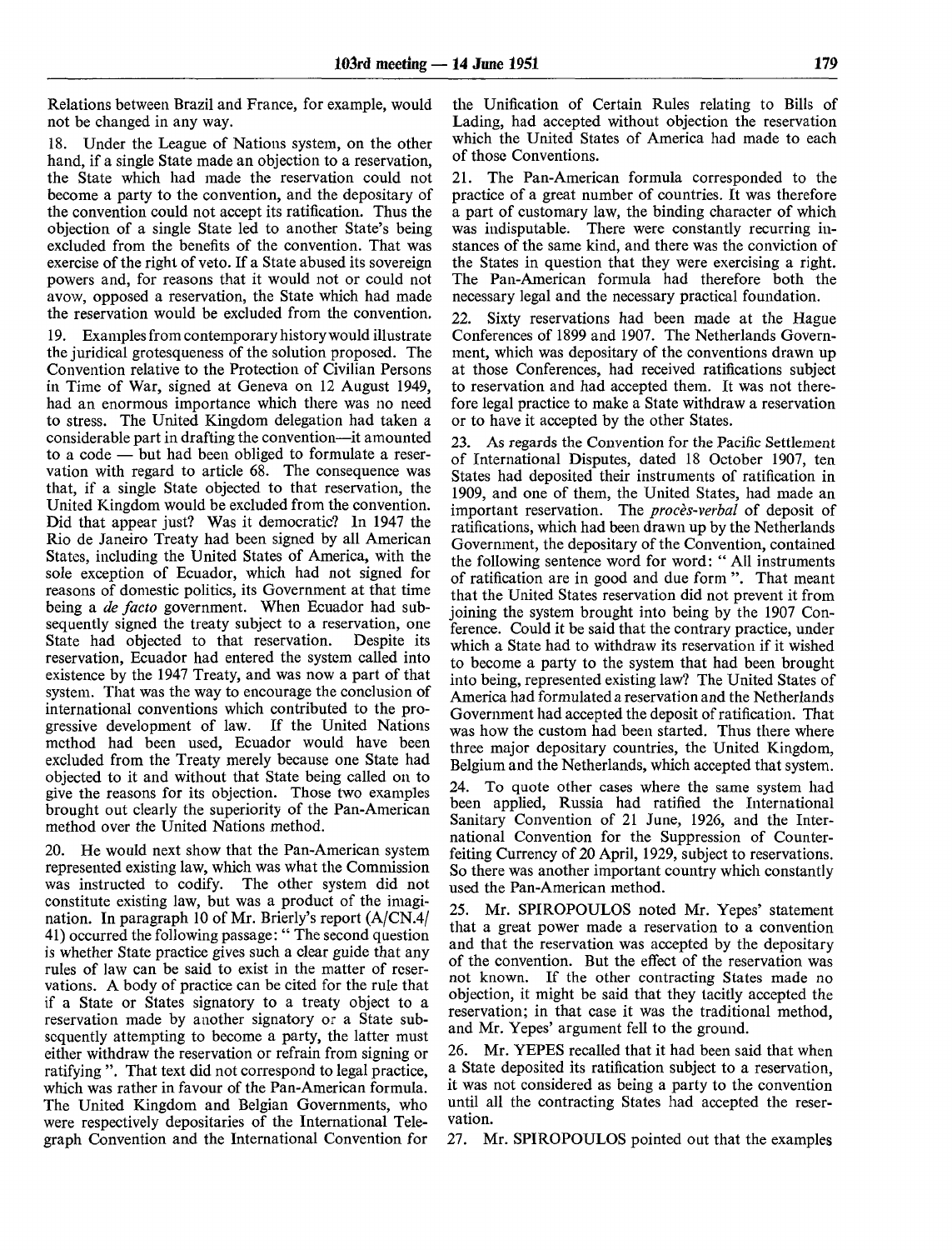quoted by Mr. Yepes threw no light on that point. The other parties to the conventions had been notified of the ratification subject to reservation, but Mr. Yepes did not say what their replies had been.

28. Mr. YEPES said that under the Pan-American method the State which was depositary of a convention had accepted the reserving State as party to that convention, without taking objections into account, whereas under the method which was now advocated, if a single State applied its veto, the reserving State would be excluded from the benefits of the convention.

29. It had been said that the Latin-American countries were not unanimously in favour of the Pan-American system. He could declare that all the Latin-American delegations to the fifth session of the United Nations General Assembly, with the sole and regrettable exception of Mr. Amado, had supported the Pan-American system in their speeches before the Sixth Committee.<sup>3</sup> He could quote two explicit statements by the Colombian representative acknowledging that the Pan-American system was the best. The Mexican representative, speaking on behalf of all the South American delegations, apart from Brazil, had said that that system appeared to him to be the best. That was the true position of the Latin-American countries. All of them, including Brazil, were of that view  $-$  he purposely said " including Brazil ", because that country was one of the most faithful champions of Pan-American institutions, and the day a real debate took place upon that question, the Brazilian representative would be found alongside the other States of Latin-America.

30. Mr. AMADO said that that would certainly be the case whenever the point at issue was the application of the Pan-American system to the American continent.

31. Mr. YEPES, resuming, said that Brazil was the State which was most faithful to Pan-American institutions, and he could not therefore imagine Brazil voting against a proposal to extend the Pan-American system. He could also quote the case of the United States of America, whose representative, Mr. Tate, had defended the Pan-American method; of Syria, whose representative had explicitly supported it; and of Turkey as well. Finally, the whole Soviet group, the USSR, Czechoslovakia, Poland, etc., had expressed their support for the Pan-American system. It was not the Russian system, but they had accepted it. To draw a balance, therefore, it would be seen that 21 American States, the Soviet group, the Arab group and Turkey, together far more than half the Member States of the United Nations, would vote in favour of that system. And yet he was told that that system was not existing law!

32. The system followed by the League of Nations and the United Nations gave greater scope to the power of veto. It was an anti-democratic system, which delayed ratification and hampered the progress of international law.

33. He had given this exposition for the purpose of enabling members of the Commission to make up their minds about the scheme with full knowledge of the facts.

34. The CHAIRMAN noted that Mr. Yepes wanted the Commission to recommend that the Pan-American system be applied generally. If it was the Commission's intention to make that recommendation, it was useless for it to study his draft report in detail.

35. Mr. EL KHOURY recalled that at the previous meeting Mr. Yepes had said that it was not his wish that the Commission adopt the Pan-American system, and he had submitted no proposal.

36. Mr. YEPES said he had wished to give the Commission the necessary information to enable it to vote with full knowledge of the facts. He would accept a compromise solution.

37. The CHAIRMAN thought that the question must be settled, whether or not Mr. Yepes submitted a proposal.

38. Mr. CORDOVA asked if the Chairman would have to put the same question in the case of the system advocated by the International Court of Justice.

39. The CHAIRMAN pointed out that no-one had proposed that that system be adopted.

40. Mr. CORDOVA had thought that the idea behind the excellent wording proposed for paragraph 12<sup>4</sup> had been that the Commission would accept the system recommended in the report, namely the system based on unanimous acceptance. If the Commission approved the report, there would be no need to vote against the Pan-American system.

41. The CHAIRMAN accordingly asked whether the Commission accepted the last sentence of the redraft of paragraph 12.

42. Mr. EL KHOURY thought it was not necessary to give an affirmative or a negative answer to that question. 43. The CHAIRMAN retorted that it was useless to continue detailed examination of the report unless that principle were accepted.

44. Mr. CORDOVA said he was prepared to accept the last sentence of the redraft of paragraph 12 because he was prepared to accept the whole paragraph. However, if a vote were taken on the last sentence only the Commission would not be expressing its views on the remainder of the paragraph.

45. The CHAIRMAN put before the Commission the following text, proposed by Mr. Yepes, to be substituted for paragraph 12 of the draft report on reservations to multilateral conventions (A/CN.4/L.18):

" The Commission recognizes that the practice of the Pan-American Union, as described in paragraph 10, is well adapted to the needs of a regional agency and to the close relations existing between states within a defined geographic area, and believes too that that practice can be applied successfully to multilateral conventions in general, and to those drawn up under the auspices of the United Nations in particular. Actually, the system adopted by the Pan-American Union has been applied by the United Nations."

46. Mr. YEPES found it extraordinary, and the scientific world would find it so too, that a solution other than the

<sup>3</sup> See *Official records of the General Assembly, Fifth session, Sixth Committee,* 217th and 225th meetings.

<sup>4</sup> See para. 1 above.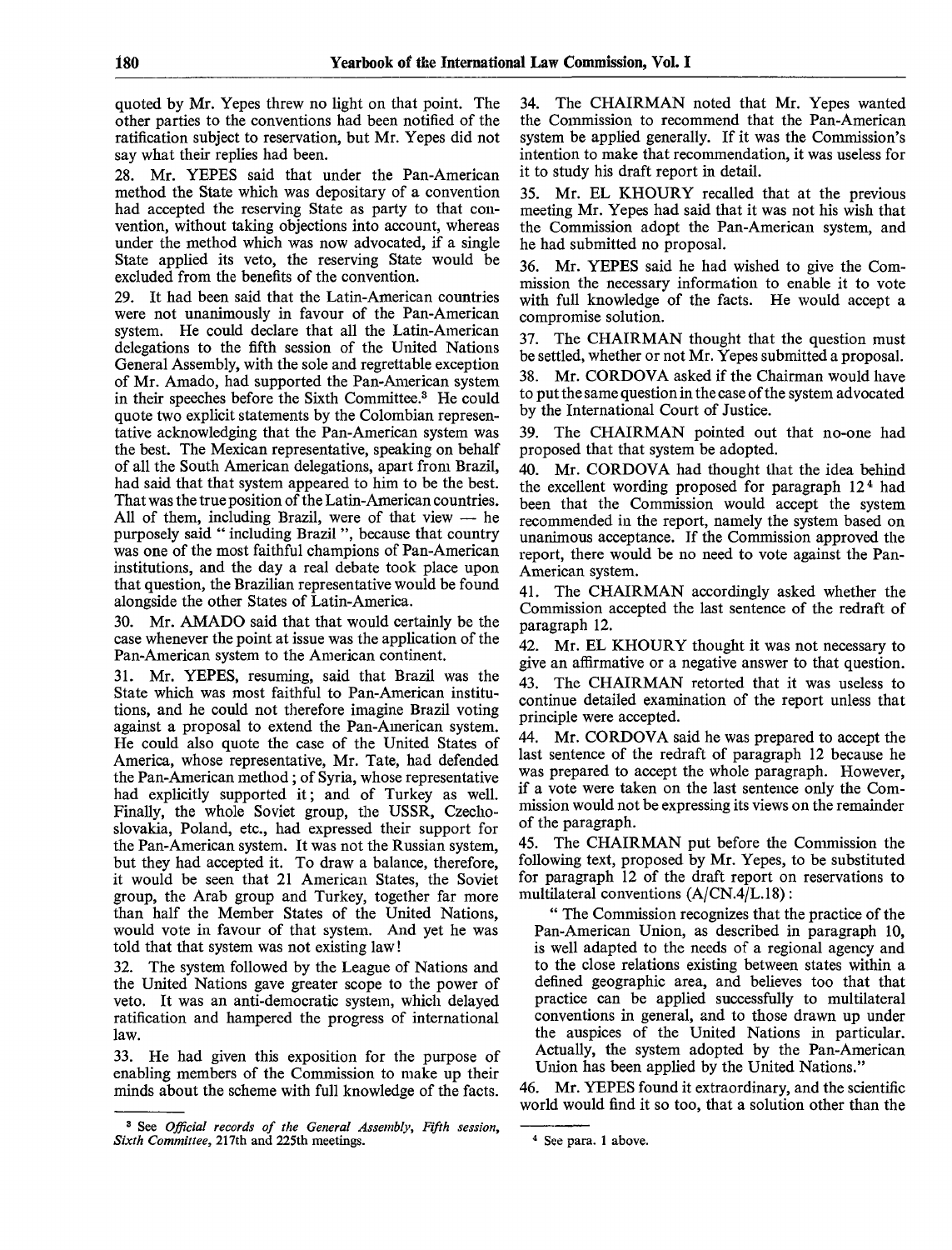Pan-American formula should be proposed, for that actually represented existing law. He was, however, actually represented existing law. quite prepared to listen to any arguments to the contrary. 47. Mr. AMADO said that, having been personally taken to task, he would like to reply. He could counter Mr. Yepes' extremely brilliant theoretical arguments with the views of Mr. Accioly.

48. In his *Tratado di direito international publico,* published in 1934, Mr. Accioly had written (p. 443): " Be that as it may, the general principle which is universally accepted is that ratification cannot be made subject to reservations, whether by the ratifying authority, or by the organ competent to authorize ratification, unless the other Contracting Parties agree to these reservations, or provision is made in the treaty itself for reservations."<sup>5</sup> Another author, Podesta Costa, on page 189 of his *Manual de derecho international publico* (1947) stated: " The presentation of a reserve is tantamount to a new proposal made to the other party. If the latter accepts it, a consensus of opinion exists and a new clause is embodied in the treaty ; if the latter does not accept it, there is only a unilateral expression of intention, which cannot constitute a series of obligations. This is the basic rule which governs the matter."  $\frac{3}{5}$ 

49. Those were authorities who in respect of American law, could bear comparison with any. He would ask Mr. Yepes if he had read the following paragraph of the dissenting opinion:

" What is important to note is that the Pan-American Union procedure rests upon rules adopted by the governing body of the Union, as approved by the International Conference of American States held at Lima in 1938; that is to say, it depends on the prior agreement of the Contracting Parties."<sup>7</sup>

In his memorandum on reservations to multilateral conventions  $(A/CN.4/L.9, \text{para. } 23, \text{ or } p. 11 \text{ of the})$ mimeographed English text), he (Mr. Amado) had pointed out: " The practice of American States regarding reservations is, moreover, far from uniform." He referred to his statement at the 101st meeting.<sup>8</sup>

50. There were further arguments which could be brought against what had been said by Mr. Yepes. He must point out that the Brazilian delegation had never taken the attitude that Mr. Yepes had suggested. Brazil did not question the value of the system it faithfully followed; it fully accepted the Pan-American system for the American continent. But the question before them was different; it was whether the Pan-American system could be applied generally. It was on that point only that he did not share Mr. Yepes' opinion.

51. It was Mr. Yepes' desire to place those who did not share his view in a bad light that raised an awkward problem. The text before the Commission was clear and gave rise to no difficulties.

52. Mr. SCELLE supported the eminently sensible remarks that Mr. Amado had just made. The Commission was considering whether, if the signatories did not adopt some special system, the procedure which preserved the integrity of the treaty should or should not be applied. The General Assembly had instructed the Commission to consider the question from the point of view of existing law, but also from that of the progress of law. The Commission had to decide not whether the Pan-American system was preferable, or even whether it corresponded to existing law, but whether it was better to preserve the principle of the integrity of conventions or to allow them to split up into a multiplicity of bilateral agreements. It was not a question of adopting one system or another. It was for that reason that, in the amendment that he had submitted, he had intentionally used the wording " as may be the case with any other regional or continental organization ".

53. That question, of the integrity *versus* the divisibility of treaties, should not give rise to any discussion at all. The reason he had ventured to suggest the abovementioned addition was because, in some other part of the world, there might perhaps be some advantage in adopting a system similar to the Pan-American system; there was no question of prohibiting that system, for all States were sovereign. To take the North Atlantic Treaty, which might become a matter of life and death to Europe, could reservations to it be accepted? In the event of admission of the Mediterranean States being considered, it might be necessary to accept reservations in accordance with the Pan-American system.

54. The Commission was entering upon an extremely liberal path. States were free to do as they wished, but if they failed to state the system they wished to have followed, the principle of international law must be determined that would then become applicable. Would it be the principle of little conventions, a principle destructive of any normative integrity, or would it be the principle of integrity? There could be no hesitation as to the answer; the progressive principle was that of integrity. The idea that must gain approval was that the norm of international law must be one. It was true that political considerations might lead States to adopt another solution; in that case one could only leave them to do so.

55. The CHAIRMAN proposed to put to the vote the text proposed by Mr. Yepes.

56. Mr. EL KHOURY, on a point of order, said that at the previous meeting Mr. Yepes had stated that he did not want his text to be voted on.

57. Mr. YEPES said that he now wished his text to be voted on.

58. Mr. ALFARO asked for the text to be voted on in parts. He could not accept the second part, beginning with the words " and believes too", but he could not vote against the first part, down to the words " definite geographic area ".

59. Mr. HUDSON suggested that the words " is well adapted " be replaced by the words " may be adapted ".

60. Mr. YEPES said that he could not accept that amendment.

<sup>6</sup> Cited in *Reservations to the Convention on Genocide, Advisory Opinion: I.C.J. Reports 1951,* p. 33.

*<sup>6</sup> Ibid.*

<sup>7</sup>  *Ibid.,* p. 37.

<sup>&</sup>lt;sup>8</sup> Summary record of the 101st meeting, para. 103.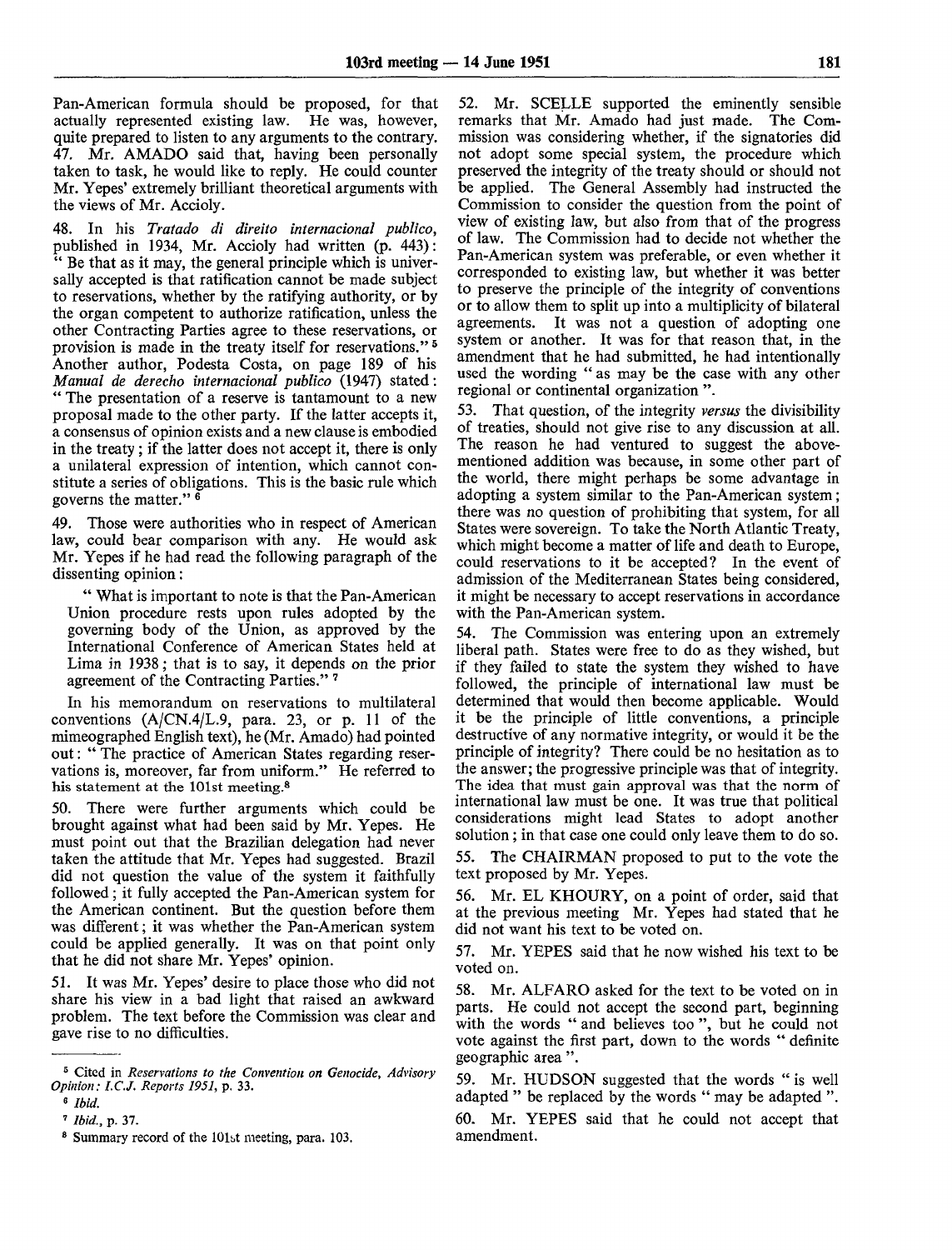61. Mr. HUDSON said he would vote against the words " is well adapted ", as he doubted whether they were true.

62. Mr. CORDOVA suggested that the Commission vote upon Mr. Hudson's amendment, with which he associated himself.

*It was decided, by 8 votes, to substitute the words* " *may be adapted "for the words* " *is well adapted ".*

63. Mr. SANDSTRÖM said that he had abstained because he did not think it was for the Commission to take a decision on that question.

*The first part of Mr. Yepes' text was adopted by 10 votes in favour.*

*The second part of Mr. Yepes'' text was rejected by 8 votes to 2 with 2 abstentions.*

64. Mr. SPIROPOULOS explained that he had voted in favour of the second part of Mr. Yepes' text because he believed that what it said was correct, and yet it made no recommendation.

65. Mr. ALFARO explained that he had abstained from voting on the second part of Mr. Yepes' text, firstly because he had serious doubts whether the so-called Pan-American system was entirely satisfactory even for States of the American continent, and secondly because he did not think that it was the system which lent itself most readily to general application. Experience of the Pan-American treaties did not suggest that liberal treatment as regards reservations had encouraged ratifications. The present situation as regards the major American conventions — particularly those drawn up at the Havana Conference of 1928 — as it appeared from a publication of the legal division of the Pan-American Union, entitled *Status of the Pan-American Treaties and Conventions* (edition of 1 March 1951), was as follows:

As regards the convention on the Status of Aliens, fourteen ratifications had been deposited by 1 March 1951, two of them subject to reservations. Seven other States had signed the convention, one with reservations, but had not ratified it.

*(b)* As regards the Convention on Asylum, fourteen unconditional ratifications had been deposited by the same date. One other State had ratified but had not yet deposited its instrument of ratification. Six other States had signed, one with reservations, but not ratified;

(c) As regards the Convention on Diplomatic Officers, fourteen States had deposited their ratifications, two with reservations, and seven States had signed without reservations, but had not ratified;

*(d)* As regards the Convention on Maritime Neutrality, eight States had deposited their ratifications, one with reservations, and thirteen other States had signed, two with reservations, but not ratified.

66. Mr. HUDSON pointed out that that particular Convention had been drawn up as many as 23 years ago. 67. Mr. ALFARO continued his enumeration:

(e) As regards the Convention on the Rights and Duties of States in the Event of Civil Strife, seventeen States had deposited their ratifications by the date in question, one with reservations. Four others had signed but not ratified;

 $(f)$  As regards the Convention on Treaties, which was of particular significance, since it was article 6 of that Convention that laid down the procedure followed by the Pan-American Union in the matter of reservations, seven States had deposited their unconditional ratifications by the date in question, while thirteen other States had signed but not ratified, two of them with reservations. One State had not signed at all.

(g) As regards the Convention on Private International Law, the so-called Bustamante Code, fifteen States had deposited their ratifications, nine with reservations. Nine States had signed, four with reservations, but not ratified. One State, the United States of America, had not signed at all.

 $(h)$  As regards the highly important Convention on Nationality, concluded at Montevideo in 1933, six States had deposited their ratifications or had acceded, four with reservations. One State had signed but not ratified, while fourteen States had not signed at all.

(?) As regards the Convention on Political Asylum, which had also been drawn up at Montevideo in 1933 and formed a complement to the convention on the same subject drawn up at Havana in 1928, eleven States had deposited their ratifications, one had ratified but not deposited its instrument of ratification while five had signed but not ratified. Four States had not signed at all. No reservations had been made. Those figures showed that the thesis that the Pan-American practice in the matter of reservations facilitated and encouraged ratifications was untenable.

68. Mr. HUDSON said that in his opinion there was nothing to prove that a procedure which destroyed the integrity of conventions encouraged their universal adoption.

69. Mr. ALFARO considered that a sentimental attachment to regionalism was an insufficient recommendation for the general application of a system, the results of which were not easy to assess. The traditional method, on the other hand, seemed to him to have definite advantages.

70. Mr. AMADO requested the Chairman's permission to ask why Mr. Alfaro had abstained in the vote that had just taken place.

71. Mr. ALFARO replied that he had thought that a number of representatives might approach the question from a sentimental angle and that he had not wanted to cast a vote which might be interpreted, however erroneously, as disparaging to Pan-Americanism, for which he had worked all his life.

72. Mr. AMADO requested that Mr. Alfaro's statement appear in the summary record of the meeting.

73. The CHAIRMAN thought it was inadmissible to criticize a member's vote. He could not permit a debate on that question.

74. Mr. HUDSON thanked Mr. Alfaro for the information he had supplied to the Commission. He wished to stress the fact that the United States was a member of the Organization of American States, but that he had nonetheless voted against the second part of Mr. Yepes' text, just as Mr. Amado had done.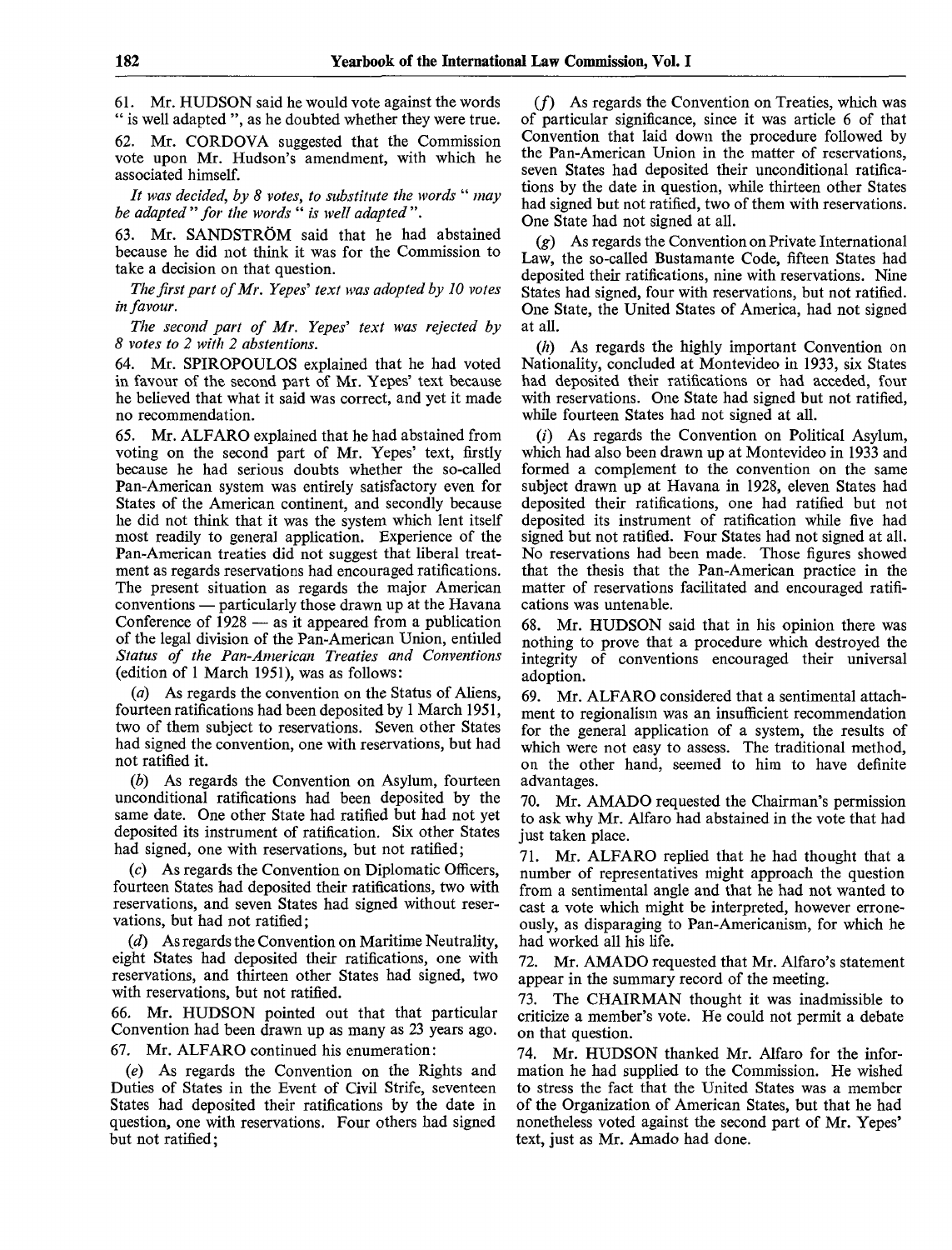75. Mr. YEPES said that the arguments adduced by Mr. Alfaro with regard to the Pan-American conventions could also be used to show the weaknesses of the system used by the League of Nations and the United Nations for conventions drawn up under their auspices. The Convention for the Prevention and Punishment of Terrorism, of 16 November 1937, for example, had been ratified by only one State.

76. The CHAIRMAN, speaking as Special Rapporteur, submitted the following text, which he had drafted in collaboration with Mr. Hudson to be substituted for the first two sentences of the redraft of paragraph 12 previously submitted to the Commission:

" The members of a regional or continental organization may be in a special position, by reason of their common historical traditions and their close cultural bonds, which have no counterpart in the relations of the general body of States. The members of the Organization of American States have adopted a procedure which they regard as suited to their needs."

77. He stated that Mr. Scelle, who had proposed another text at the beginning of the meeting, also approved the text he had read out.

*The above text was approved without comment.*

78. The CHAIRMAN submitted the third sentence of his redraft, which read as follows:

" The Pan-American Union procedure, as described in paragraph 10, is well designed to secure the ratification of multilateral conventions by as many States as possible."

79. Mr. HUDSON proposed the deletion of the word " well".

### *It was so agreed.*

#### *The sentence was approved as amended.*

80. The CHAIRMAN submitted a text prepared by Mr. Hudson for insertion in paragraph 12, just after the sentence which had just been approved. The text, which took into account the observations of Mr. Alfaro, was as follows:

" Yet an examination of the history of the conventions adopted by the Conferences of American States over the past 25 years has failed *to* convince the Commission that an approach to universality is necessarily assured or promoted by permitting a State which offers a reservation to which objection is taken to become a Party *vis-a-vis* non-objecting States."

81. Mr. CORDOVA thought Mr. Alfaro's analys's of the Pan-American conventions was not very convincing. The figures did not show the reasons why States had not ratified. Failure to ratify was in no way connected with Pan-American procedure in the matter of reservations.

82. The CHAIRMAN and Mr. HUDSON thought the wording proposed was perfectly compatible with Mr. Córdova's remark. The use of the negative form was very prudent.

83. Mr. ALFARO recalled that he had quoted the figures for ratifications of the various American conventions to refute the assertion that the main virtue of the Pan-American procedure was that it encouraged ratifications. The figures did not support the contention that ratifications were encouraged by that procedure; actually there had been a large number of ratifications not subject to reservations.

84. If reservations to ratifications were numerous and bore on the same point, as in the case of the 1929 Convention on Inter-American Arbitration (Washington) where the purpose of the reservations of eight States had been either to substitute optional arbitration for compulsory arbitration or to restrict the categories of disputes to which the convention should apply, the convention was to some extent replaced by a series of bilateral agreements.

85. Mr. SPIROPOULOS said he would vote against the proposed text. It was not for the Commission to say whether the Pan-American procedure encouraged progress towards universality or not. In point of fact it did encourage it, because a State which was prepared to adopt most of the provisions of a convention, but objected to one particular clause, could become a party to the convention while making reservations in respect of the obligations it did not wish to assume. He was therefore convinced that the approach to universality was encouraged by the Pan-American procedure. In the case of the 1929 Arbitration Convention which had been quoted, eight States had been able, thanks to the Pan-American procedure, to become parties to the Convention subject to reservations; under the traditional system the acceptance of all the other Contracting Parties would have been required for those eight States to become parties to the Convention.

86. In that way universality was attained at least in respect of the clauses which all the Contracting States accepted.

87. Mr. CORDOVA pointed out that there was no reason to assume that a different system would have resulted in fewer ratifications. The Pan-American system neither encouraged nor discouraged ratifications. A State ratified a convention or did not ratify it according to whether it considered it useful or not.

88. Mr. YEPES said that, although he had voted for the first sentence of the paragraph, he could not accept the wording under consideration and would vote against it. Failure to ratify could be explained either by the fact that a convention appeared unacceptable, or because ratification procedure in Latin America was very complicated and, in most countries, required the approval of a majority of both Houses, just as with an ordinary law.

89. The text under consideration was a one-sided statement, which appeared to link the number of ratifications to practice in the matter of reservations.

*Mr. Hudson's amendment was adopted by 7 votes to 4.*

90. Mr. HSU thought the Commission had made a mistake in adopting Mr. Hudson's amendment.

91. Mr. YEPES proposed the addition of the following sentence: " The Commission believes, however, that the reasons for r.on-ratification may be found elsewhere, as for instance in the difficulties of ratification or in the contents of the treaty itself ".

92. Mr. HUDSON, supported by the CHAIRMAN,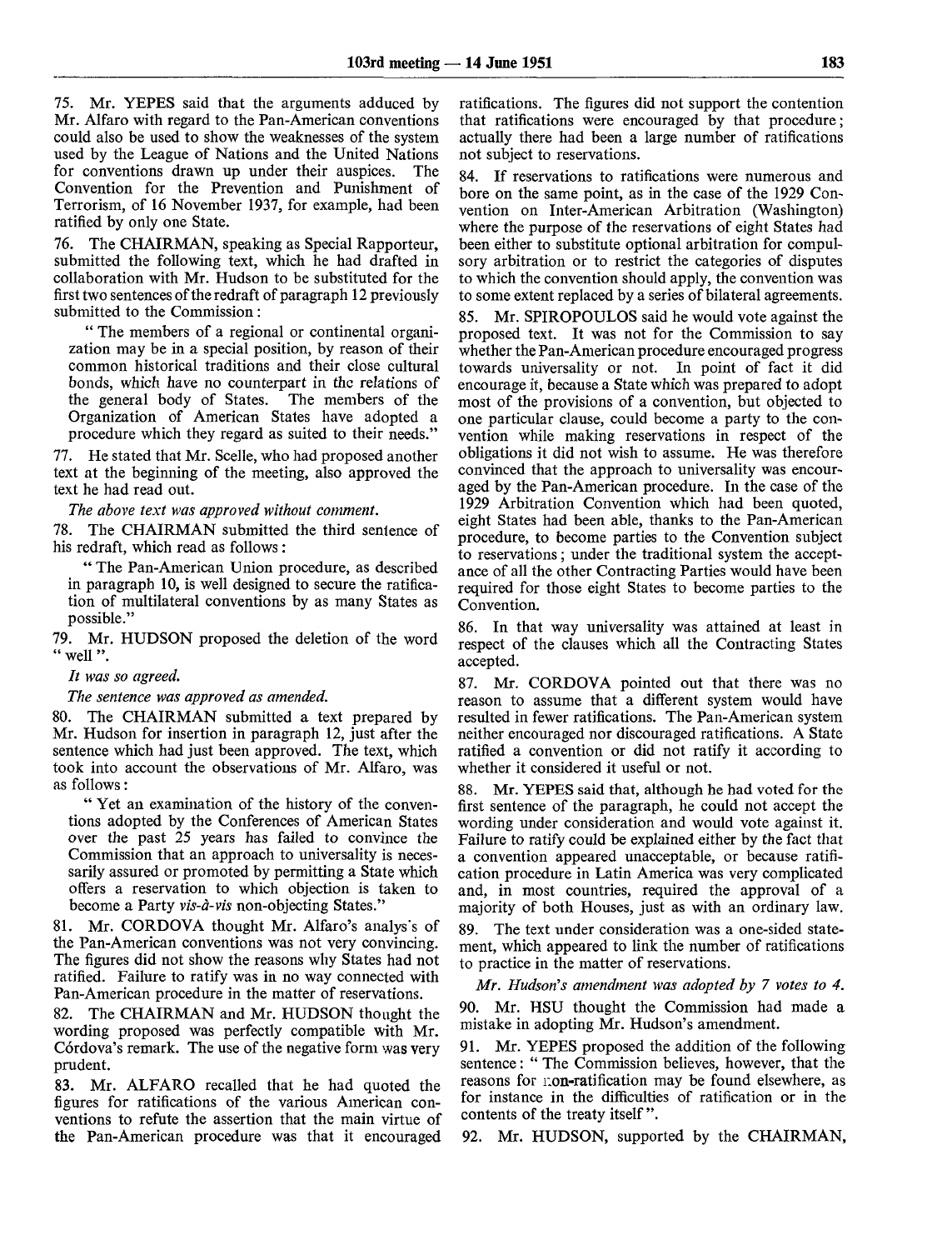thought that that went without saying and that there was no need to include it in the report.

93. Mr. AMADO and Mr. CORDOVA said they would vote against the additional sentence proposed, which they interpreted as an adverse criticism of the ratification procedure of the Latin American countries.

*Mr. Yepes' amendment was overwhelmingly rejected.*

94. The CHAIRMAN requested the Commission to consider the remainder of the redraft of paragraph 12.<sup>9</sup>

95. After an exchange of views with Mr. HUDSON, the CHAIRMAN suggested that the next sentence might be slightly modified to read: "In some multilateral conventions, the securing of universality may be the most important consideration and . . .".

*The sentence was adopted with the above amendment.*

96. At the suggestion of Mr. YEPES, and after a discussion in which Mr. HUDSON, the CHAIRMAN, Mr. ALFARO and Mr. AMADO took part, Mr. CORDOVA proposed that the words "it is always possible" be replaced by the words " it would be advisable ".

*The amendment was rejected by 5 votes to 3.*

97. The CHAIRMAN submitted to the Commission the sentence in his redraft, beginning, " But there are ..." , and the following sentence beginning, '' These conventions are often . . .".

*The above two sentences were adopted without comment.* 98. The CHAIRMAN submitted a proposal by Mr. Francois for the insertion of the following sentence after the sentence which had just been adopted:

" The system has the effect of stimulating the formulation of reservations; the diversity of these reservations, and the divergent attitudes of States towards them, leads to the ' fragmentation' of conventions, that is to say, to the replacement of the multilateral convention by a series of divergent bilateral conventions, thereby diminishing its effect."

99. Mr. FRANCOIS, in support of his proposal, stated that he had been impressed by Mr. Alfaro's remarks on the possible fragmentation of conventions as a result of the Pan-American system.

100. In reply to a remark by the CHAIRMAN, Mr. FRANCOIS agreed that his proposal ought perhaps to be inserted at some other point in the report.

101. Mr. HUDSON thought that the first clause in Mr. Francois's proposal was too absolute. Doubtless there were cases where States only made reservations because they knew that those reservations would not prevent their becoming parties to the convention, and where they would not formulate them if they were going to result in their being prevented from becoming contracting parties. To that extent, the assertion in the first clause of Mr. Francois's proposal was in accordance with facts. It should however be toned down a little, so as to read, for example: " The Pan-American system may have the effect of stimulating  $\ldots$ ".

102. Mr. FRANCOIS accepted that suggestion.

<sup>9</sup> See para. 1 above.

103. The CHAIRMAN thought that the Commission should not criticize the Pan-American system.

104. Mr. YEPES said he did not understand the reasons for such an amendment, which was a direct criticism of the Pan-American Union's practice. The Commission had refrained from criticizing the opinion of the Court and for the same reasons should refrain from criticizing the practice of the Pan-American Union.

105. Mr. HUDSON thought that, far from criticizing the Pan-American practice, the proposed text stated an obvious fact.

106. Mr. AMADO shared Mr. Hudson's view and pointed out that at the previous meeting Mr. Yepes had protested against excessive recourse to reservations. The text proposed by Mr. Frangois should therefore be retained, if need be in a modified form. All members of the Commission deplored the proliferation of reservations. The ideal, as Mr. Scelle had remarked, would be for States to refrain from reservations completely.

107. Mr. CORDOVA approved the amendment proposed by Mr. Frangois. The Commission should state the legal arguments on which it based its rejection of the Pan-American procedure as a general principle in respect of reservations.

108. Mr. SPIROPOULOS thought that the sentence under discussion constituted the one and only legal argument which could be invoked against the Pan-American practice. At the same time, however, he must remind the Commission that he declined to admit that that practice did not encourage ratifications.

109. The CHAIRMAN put Mr. Francois' amendment to the vote, subject to possible drafting changes.

*The amendment was adopted by 10 votes.*

110. Mr. AMADO thought that that decision was one of the wisest that the Commission had taken.

111. After some discussion *it was agreed* that the Chairman, as Special Rapporteur, be responsible for deciding at what point the amendment just adopted should be inserted in the report.

112. The CHAIRMAN submitted to the Commission the last sentence of the redraft, beginning with the words " The Commission therefore ...". Mr. François had proposed the deletion of the last words of that sentence, namely, the clause beginning " when the parties have themselves . ..".

113. Mr. FRANCOIS in support of his amendment, said that the effect of the Special Rapporteur's redraft was to restrict the Commission's task, which, in his view, was not only to recommend the procedure to be followed when conventions were silent on the point under consideration, but also to afford guidance to the authors of new conventions.

114. Mr. HUDSON preferred the Special Rapporteur's text. The Commission would give guidance regarding new conventions in the following paragraphs of its report.

115. After an exchange of views between Mr. SPIRO-POULOS, Mr. ALFARO and the CHAIRMAN, Mr. HUDSON again pointed out that the paragraphs under consideration dealt only with the procedure to be followed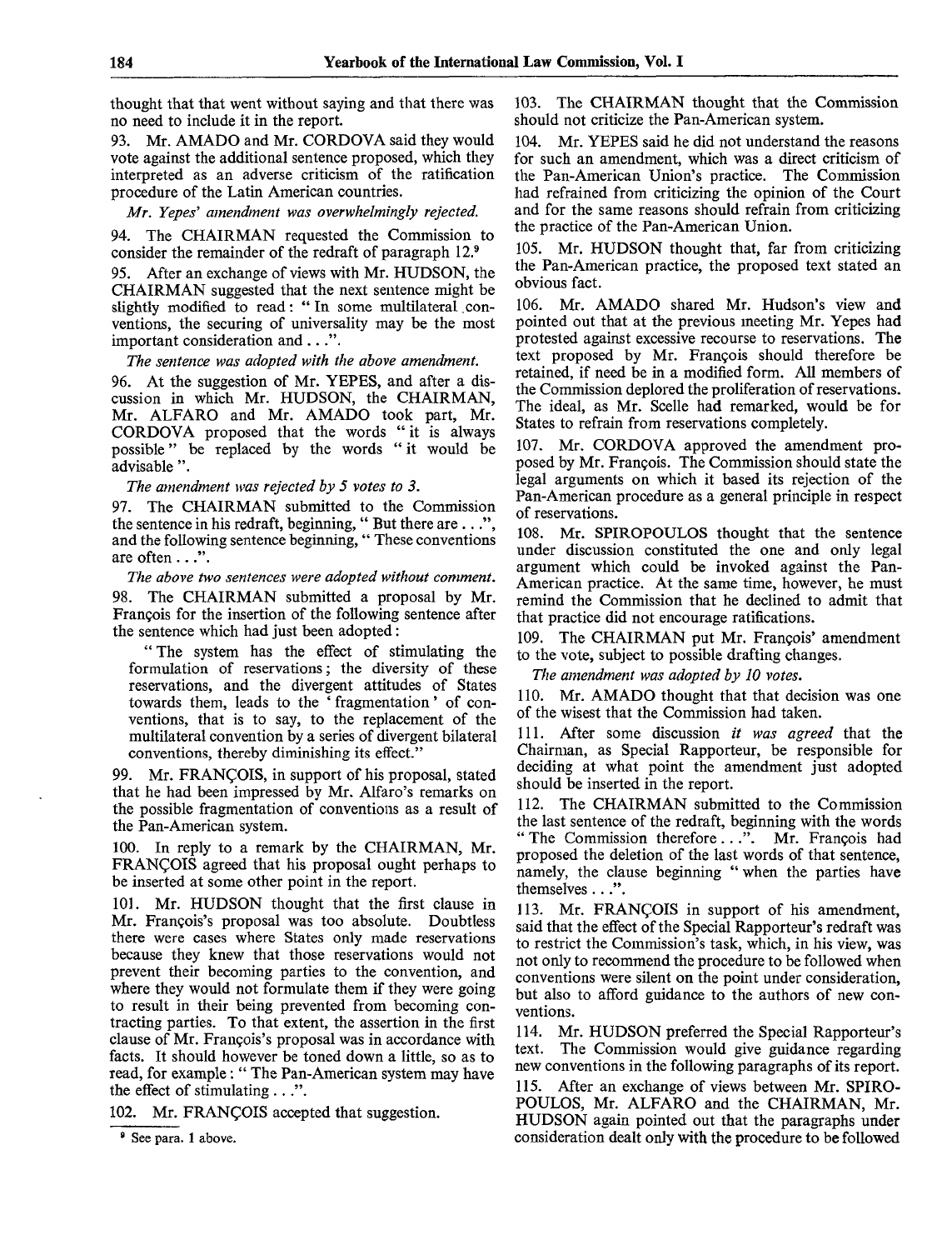in respect of reservations where conventions were silent on that point. That should be clearly stated, more than once even, so that there might be no misunderstanding. 116. Mr. SCELLE thought the last clause should be

*The proposal to delete the last clause was rejected by a majority vote.*

117. Mr. HUDSON proposed that, in the English text only, the word " Union" be added after the word " Pan-American " and that the words " their intentions " be replaced by the words " a procedure in the text".

*The above amendments were adopted.*

deleted.

118. The CHAIRMAN observed that the paragraph which the Commission had just adopted sentence by sentence would be numbered 11 in the report to the General Assembly.

PARAGRAPH 15 *{paragraph 25 of the* " *Report*") (resumed from the previous meeting)  $10$ 

119. The CHAIRMAN read out a text which he proposed be inserted after paragraph 15 of his draft report. The text read as follows :

" The Commission believes that these considerations have a special pertinence to multilateral conventions of which the Secretary-General of the United Nations is the depositary, and it is impressed with the complexity of the task which he would be required to discharge if reserving States can become parties to multilateral conventions despite the objection of some of the parties to their reservations. It would be his duty to keep account of the manifold bilateral relationships into which this freedom would tend to split a multilateral convention, and he would have no power of determining any difference that might arise as to the admissibility of a reservation tendered. The Secretary-General is already the depositary of more than one hundred multilateral conventions, and may be expected to become the depositary of many more."

120. Mr. HUDSON thought that the more logical place for the last sentence would be in the first few lines.

121. Mr. KERNO (Assistant Secretary-General) recalled that the sole anxiety of the depositary of United Nations conventions was to give satisfaction in an orderly manner.

122. The fact that multilateral conventions were open to signature and ratification made his task more complex than that of governments depositaries of conventions, who only had to receive ratifications, since in such cases the conventions were signed at the close of the conferences that drew them up.

123. In the case of the Convention on Genocide, article XIII of which provided that it should enter into force only after twenty instruments of ratification had been deposited, in order to avoid the difficulties that might have been caused by the ratifications subject to reservations by Bulgaria and the Philippines, they had managed to collect five instruments of ratification in one day with the result that the number of such instruments deposited had risen overnight from eighteen to twenty-three.

124. But other embarrassing cases could occur. A note by the Secretary-General (A/C.6/L.122 and Add.l) had drawn the Sixth Committee's attention to a number of other multilateral conventions, the conditions for whose entry into force were much the same. Those conventions were the Havana Charter (24 March 1948), the Convention on the Inter-Governmental Maritime Consultative Organization (Geneva, 6 March 1948), the Convention on Road Traffic (Geneva, 19 September 1949), the Protocol on Road Signs and Signals (Geneva, 19 September 1949), the Agreement for Facilitating the International Circulation of Visual and Auditory Material of an Educational, Scientific and Cultural Character (Lake Success, 15 July 1949) and the Convention for the Suppression of the Traffic in Persons and of the Exploitation of the Prostitution of Others (Lake Success, 21 March 1950).

125. All those various conventions made entry into force dependent on the deposit of a specified number of instruments of ratification. When that number was reached, it was for the Secretary-General to declare that the convention was in force. If one of the instruments of ratification included in the necessary ten or twenty was accompanied by a reservation, who could say whether the convention was in force, and if objections were raised to that reservation by other parties, who would decide? Under the Pan-American system ratifications with reservations were valid *vis-a-vis* some of the parties, but not valid *vis-a-vis* others; under the system advocated by the Court, the same applied. Under the traditional method, a ratification subject to reservations was not valid until all the contracting parties had accepted the reservation.

126. At a particular juncture the depositary had to do certain things. Unless there was a well-established rule, he might find himself in a dilemma, and to that the Commission's eyes should be wide-open.

127. Mr. LIANG (Secretary to the Commission) said that he wished to make two comments on the sentence beginning "It would be his duty to keep account" in the text which the Chairman proposed be added after paragraph 13. In the first place he thought that the order of the two clauses should be reversed. The main point to bring out was that the Secretary-General had no power of determining differences; expression of the Commission's concern at the immensity of the task was secondary.

128. It was difficult to see the grammatical connexion between the words " this freedom" and the phrases which preceded it.

129. Bearing those two points in mind, he suggested that the sentence read as follows : " The Secretary-General has no power of determining any difference that might arise as to the admissibility of a reservation tendered. It would also be his duty to keep account of manifold bilateral relationships if the system of reservations tends to split multilateral conventions ".

130. Mr. HUDSON and Mr. SPIROPOULOS thought that if a State made a reservation under the guise of an interpretation, the Secretary-General would be faced with another difficulty in deciding whether or not that " interpretation " was in fact a reservation.

<sup>10</sup> See paras. 129-165.